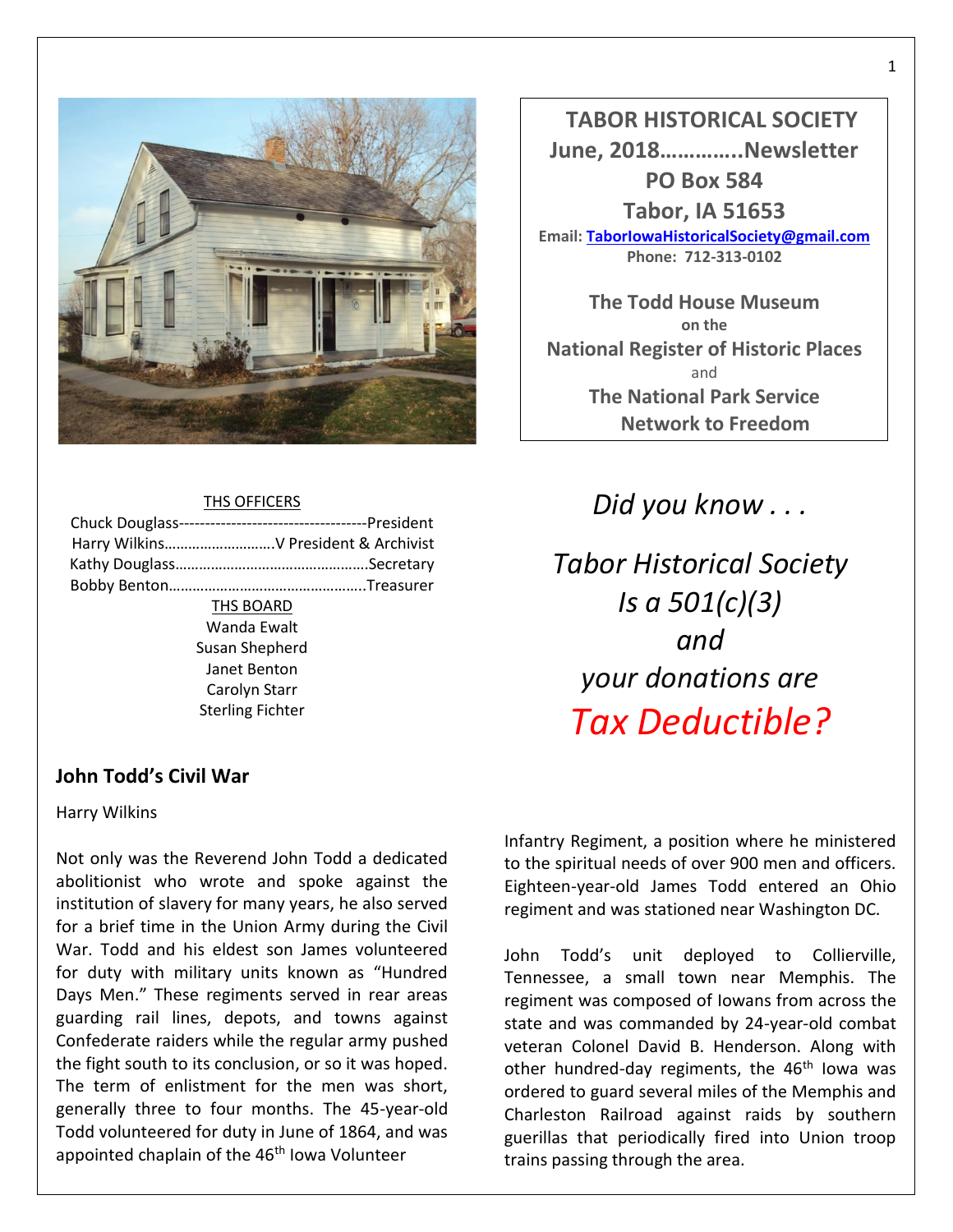Todd regularly wrote letters home to his family in Tabor, telling them about the unfamiliar routine of army life. He described the main camp where the men pitched their tents and cooked meals, as well as the nearby fort built of dirt and logs, surrounded by a ditch, which was to be used as a defensive position if a determined Rebel force attacked. Chaplain Todd earned \$118.50 per month, the equivalent pay of a junior officer but was required to pay three dollars a week for his food which was prepared by military cooks. The soldiers were fed bacon (called "sowbelly"), hardtack (an extremely dry flour biscuit often softened with grease in a frying pan), rice, hominy beans, coffee, and occasionally fresh beef. Their diet was supplemented by gathering blackberries, peaches, and apples from the countryside. He slept in the regimental headquarters building located in what he described as a "deserted Rebel mansion," but strolled into camp for meals to be close to the men.

Although not on the front line, the threat of attack was real. In one letter, Todd described hearing the firing of heavy cannons only a few miles away which were repelling a cavalry raid on Memphis led by Confederate General Nathan Bedford Forest. During the attack several men from the 46<sup>th</sup> Iowa were seriously wounded, including Captain William Wolf from Tipton, Iowa, and at least four men were captured. Another deadly threat looming over all Civil War soldiers was disease, and Todd's unit lost men to typhoid, measles, and dysentery, among other maladies. Accidents also took a toll. The men, some of whom Todd described as "mere boys" and under-trained, often became sleepy or frightened while on guard duty and fired their weapons at shadows and tree stumps; there were several deaths from the accidental discharge of weapons.

Although the soldiers of the  $46<sup>th</sup>$  Iowa were anxious to prove their valor in combat, the darker aspects of war may have tempered their enthusiasm. Military discipline during the Civil War was harsh, and Todd told his family about men who had fallen asleep while on guard duty being forced to carry water for the entire camp as punishment. In

another case, a soldier caught stealing was required to stand on the barrel of a cannon for six hours a day for four days straight. The evidence of fierce fighting was never far away. On a hot day in mid July, a train carrying wounded Union soldiers stopped near the camp and Todd and others took them water to ease their suffering. The experience appeared to affect him deeply when he wrote that the wounded clearly had "glory on them." About the same time, he described seeing Confederate prisoners being transported north "like caged animals in a menagerie." Civilians sometimes walked into camp seeking redress from what they saw as unjust confiscation of their personal property. Union soldiers regularly foraged in the countryside for livestock, produce or other supplies, sometimes leaving little or nothing for the locals. Todd wrote in late August that a Tennessee couple had arrived in camp begging for their items of clothing to be returned, to no avail. The Iowa minister was sympathetic to the plight of these Southerners, suffering from what he saw as "lawless foraging" by Union troops, exclaiming: "Oh! This unnatural war."

John Todd and his regiment left Tennessee in mid September and returned to Camp Kinsman, near Davenport, for mustering out. In his final report to Brigadier General Lorenzo Thomas, Adjutant General of the U.S. Army, Todd documented his conduct of Sabbath day services and prayer meetings for the men while admitting attendance was "not always so good as it ought to have been," due in part to regimental officers not compelling attendance, something they could have done if they had been "so disposed." As for the moral tenor of the regiment, Reverend Todd felt that budding vices brought into the army by the men in some cases became "fully developed" under the "hotbed influence of camp life." What the vices were, he didn't say, but hastened to add that the 46<sup>th</sup> Iowa would certainly compare favorably with other units in active service at the time.

Please remember our military men and women who serve our country to ensure our continued freedom.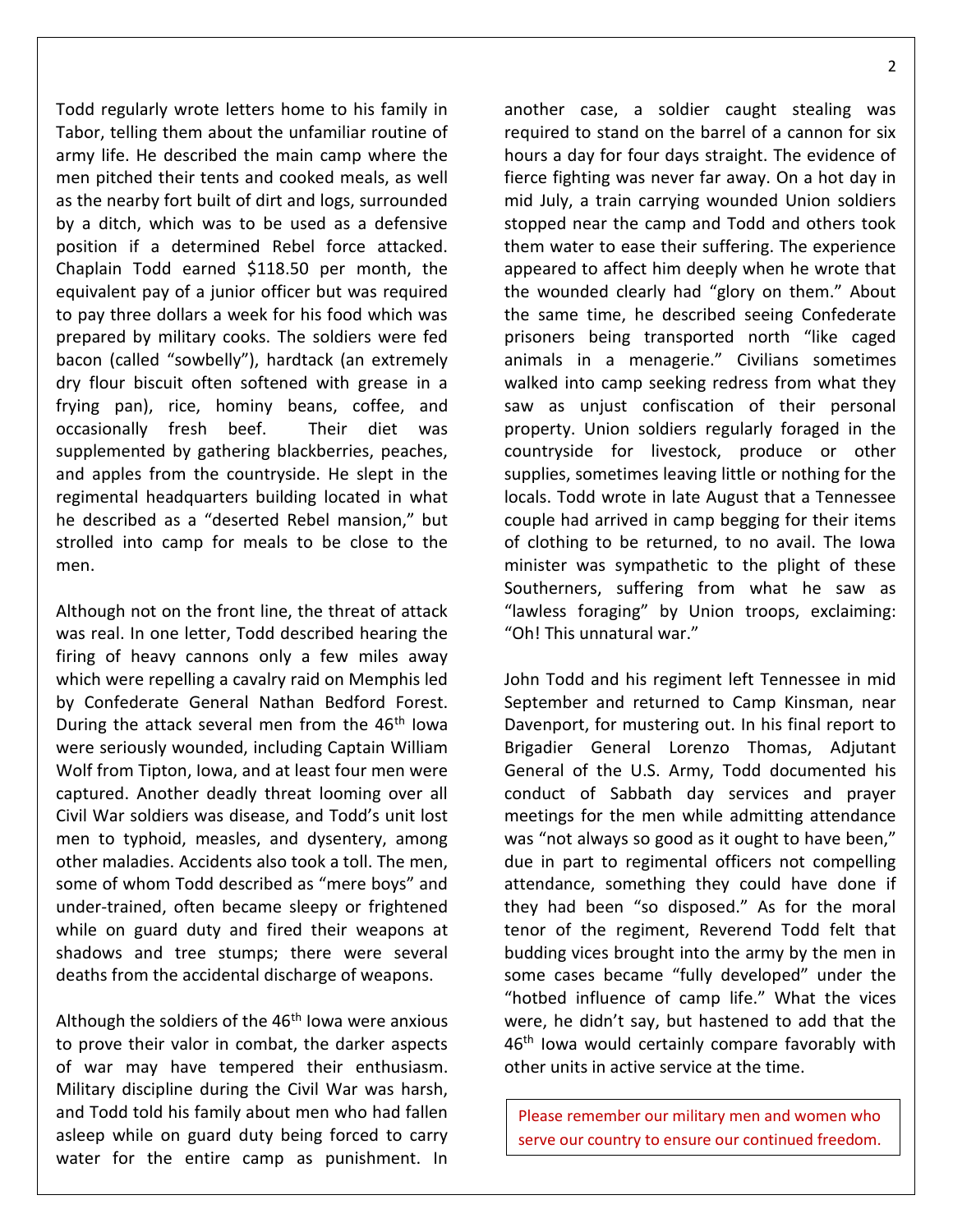

Pictured above are Rachel Franklin-Weekley and De'Anda Johnson of the National Park Service, along with Chuck and Kathy Douglass of the Tabor Historical Society, outside of the Todd House Museum. Rachel and De'Anda are in the process of putting together a nomination for National Landmark status for the Todd House Museum to send to Washington D.C.

## **Tabor Official Records (Part 2)**

During the early years of the Tabor settlement the families living in the village participated in what John Todd called "as near a pure democracy as is ever found." All matters of public concern were discussed and voted upon in town meetings. The Tabor Historical Society holds the written records of these gatherings. By the 1860s the village was concerned with achieving one its most sought after goals—building a new school and later on, a Christian college. The creation of the Tabor Literary Institute (TLI) was an important step. The TLI would be a high school preparing grammar school graduates for entrance into college. Money was always a major issue and funds for construction and improvements came from "subscriptions,"

pledges from citizens that would normally be paid over time.

**Tabor, Monday evening August 20, 1860.** The Citizens of Tabor met according to notice. W.M. Brooks was chosen chairman & J.F. Sanborn Secretary. G.B. Gaston as chairman of the building committee made a verbal report.

Voted that J. West & I. Townsend be a committee to settle with those who have not paid their tax or subscription to build the new School House.

Voted that the Sub director is justifiable in collecting sundry notes due the district from sundry persons.

Voted that we set apart Friday August 26 as a day to clean up about the New School House, paint the cellar wall, etc.

Voted that the Bell be moved on that day, & that Res. Adams & Kellogg be a committee to make fixtures to hang the bell.

Voted that O. Cummings & G.B. Gaston be Marshall & Assistant Marshall for the day.

Voted that an outhouse be made on that day, & that A. Rossiter be a committee to get shingles for it.

Voted that J.L. Smith be a committee to see what stoves & stove pipe can be had for the New School House.

Voted to adjourn to meet at the New School House on Friday morning at 8 o'clock.

J. F. Sanborn, Secretary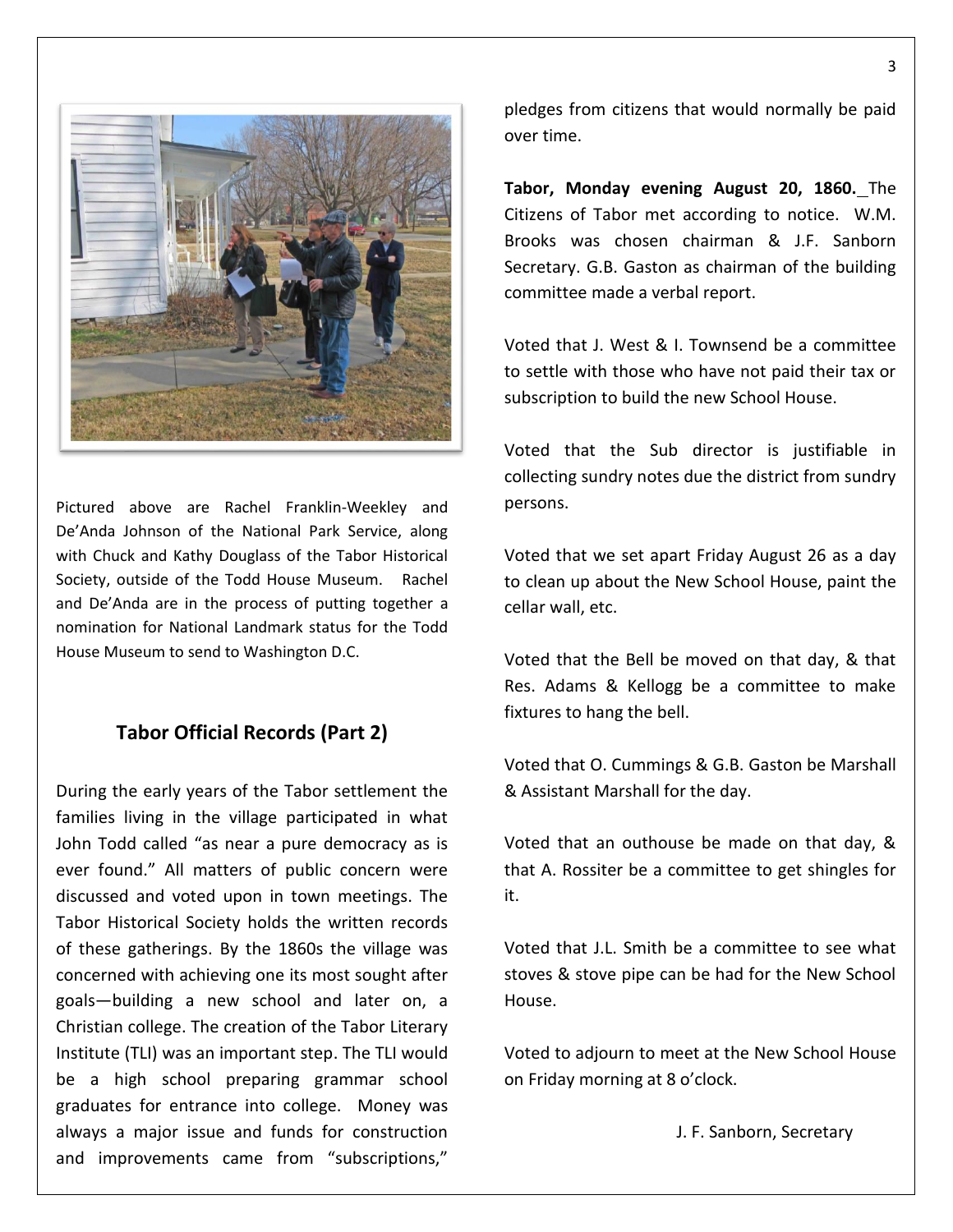**September 18, 1860.** At a meeting of the Citizens of Tabor publicly called & held on the  $18<sup>th</sup>$  of Sep. 1860, D.E. Woods was chosen chairman & J.L. Smith Secretary.

The following subscription was circulated &\_\_\_\_\_ dollars were raised to purchase 2 stoves & the requisite amount of pipe for the new school House. G.B. Gaston was requested to procure them at Nebraska City. Meeting adjourned sine die.

### J. L. Smith, Clerk

NOTE: *The record shows that attendees at the September 18th meeting signed a subscription pledge for stoves and stove pipes for the school. Payment was to be made with cash (between 50 cents and \$5.00) or with bushels of wheat.*

**November 19, 1860.** Citizens of Tabor met in the New School House. D.E. Woods was called to the chair. After prayer, the object of the meeting was stated by J.L. Smith. It was then,

Resolved that we authorize the Board of Trust of T.L.I. (Tabor Literary Institute) to proceed to furnish instruction to the pupils of our school as far & as fast as their stage of advancement may demand it.

It was voted also that we proceed to raise a contingent fund to defray the expenses of the school not otherwise provided for, provided no more than 25 per cent of the sum subscribed be called for in any one year.

> Meeting Adjd J. Todd Sec.

**March 28, 1861.** After prayer and reading of the minutes the chairman of the building committee presented a report (confessedly imperfect) of the matters entrusted to them relative to the new school house. Voted further that S. H. Adams,

Samuel McCormick and E. N. Kellogg be a committee to estimate and report at the next meeting the cost of finishing the school house painting, putting on blinds, fencing the lot, and constructing an outhouse—the several items to be estimated separately.

### J. Todd Secretary

**April 9, 1861.** W. M. Brooks, chairman of the auditing committee, presented a report of the amount of money assessed and subscribed to build the new school house—the amount paid—the amount overpaid by some and the amount still due from others. The report was accepted. It was then voted that a book be procured for keeping subscriptions and tax lists for monies raised for public uses and that the book be procured with the funds next raised. Voted that we take measures to complete the cupola, paint the house, supply blinds for the windows, build an outhouse and cancel the debt.

### J. F. Sanborn, Secretary

**May 28, 1861**. Citizens met at the district school house according to notice given on the previous Sabbath. As the sum subscribed was entirely insufficient and some refused to subscribe unless the blinds were omitted, and several expressed an entire willingness to do their part, on motion of J. Todd, it was voted that the expense of the blinds be omitted and that the committee assess the remainder upon the taxable property. On motion of W. M. Brooks, the whole matter was laid on the table until after next harvest.

It was also voted that the public square be placed in the care of the Tabor Agricultural Society.

W. M. Brooks, Secretary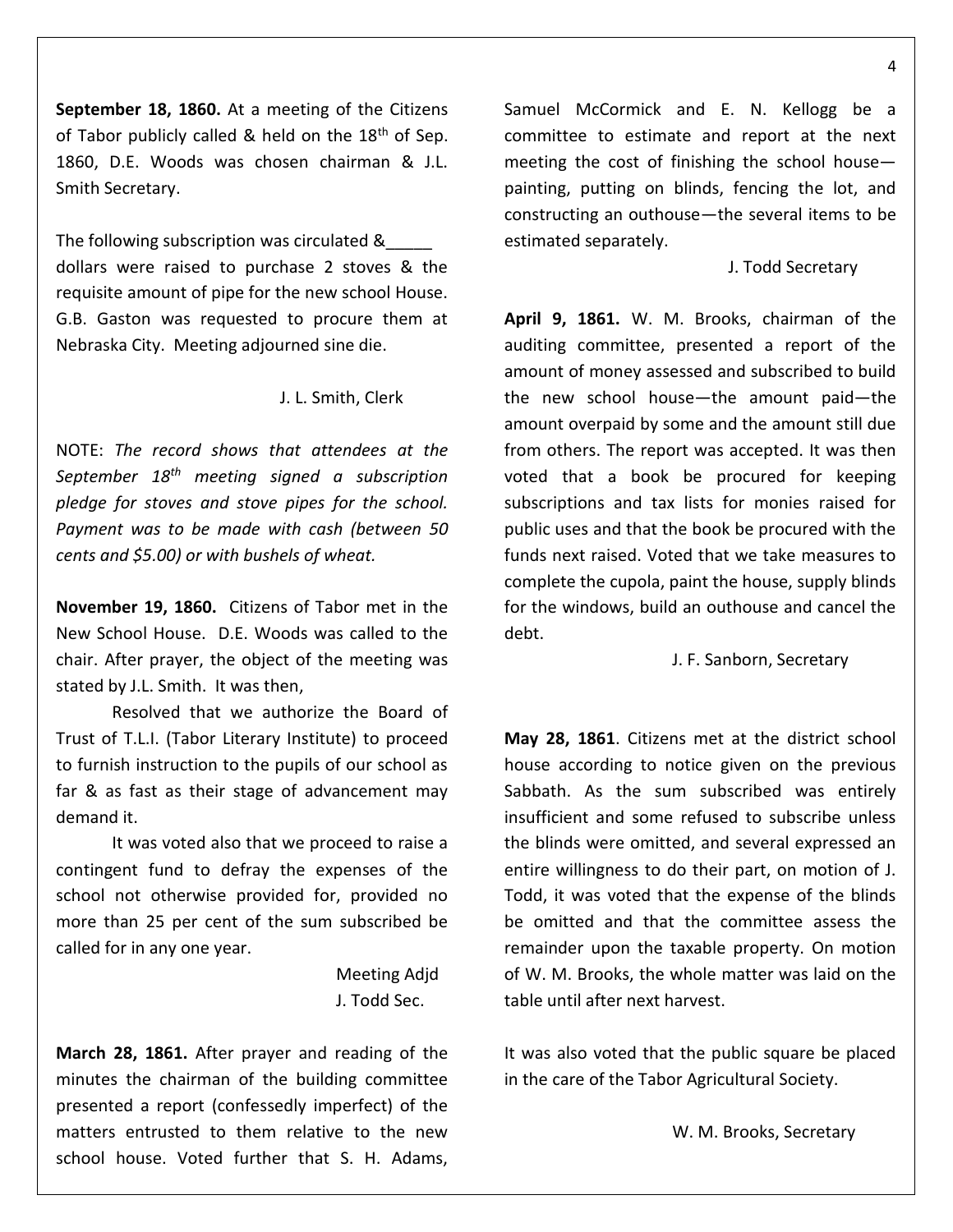# **Favorite Quotations**

In 1900 the Tabor Woman's Union, an organization affiliated with the Congregational Church, realized many of the town founders and their families were passing from the scene and thought it fitting to commemorate their accomplishments by asking them for their favorite quotations, poems, Bible passages, or aphorisms that guided them in life. The ladies gathered the collection and put them in a self-published booklet, now held by the Tabor Historical Society. Here is a sampling:

### **Benjamin O. Sheldon:**

*So much of the happiness of life depends on upon whether you will give up your solo for a part on the chorus.*

### **Mrs. L. J. Nettleton:**

*Resolve to see the world on the sunny side, and you have almost won the battle of life at the outset.*

### **Mr. Lester Howard:**

*Only a drop in the bucket, But every drop will tell. The bucket would soon be empty Without the drops in the well.*

## **Alfred T. Wilkins:**

*If in this world you wish to win, And rise above the common chump, Take off your coat, and pitch right in, Don't wait, lay hold, hang on, and hump.*

### **Quintus C. Todd:**

*But he who knows our frame is just Merciful and compassionate And full of sweet assurances That he remembereth we are dust. Psalm 103:14*

## **Mrs. O. C. Gaston:**

*If the mind is kept filled with pure, true, loving noble thoughts there is no danger of any inky blackness, octopus-like, defiling that person's acts. As a man thinketh, so is he.*

### **Mrs. M. T. Munsinger**

*Those who you cannot make friends of, avoid making enemies—Epicurus.*

### **Mrs. H. M. Kempton**

*Blessed is every one that feareth the Lord; that walketh in His ways. Psalm 127:1*

## **Mrs. E. C. Reeves:**

*The heights of great men reached and kept Were not attained by sudden flight; But they, while their companions slept, Were toiling upward through the night.*

### **Mrs. John Weatherhead:**

*A good name is rather to be chosen than great riches, and loving kindness than silver or gold.*